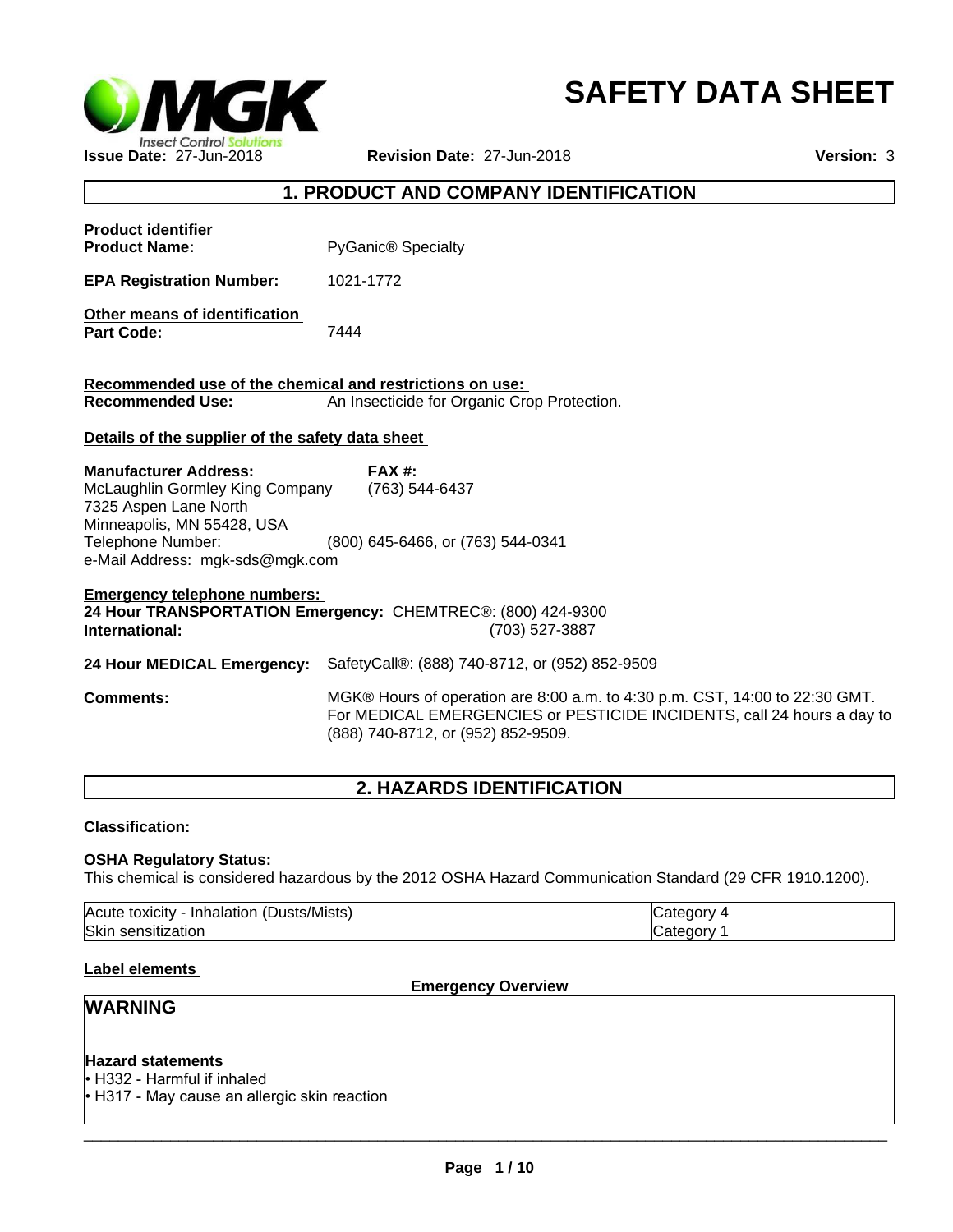

## **Precautionary Statements - Prevention:**

P261 - Avoid breathing dust/fume/gas/mist/vapors/spray

P271 - Use only outdoors or in a well-ventilated area

P272 - Contaminated work clothing should not be allowed out of the workplace

P280 - Wear protective gloves

#### **Precautionary Statements - Response:**

P321 - Specific treatment (see Section 4/ First Aid). P302 + P352 - IF ON SKIN: Wash with plenty of soap and water P333 + P313 - If skin irritation or rash occurs: Get medical advice/attention P363 - Wash contaminated clothing before reuse P304 + P340 - IF INHALED: Remove victim to fresh air and keep at rest in a position comfortable for breathing P312 - Call a POISON CENTER or doctor/physician if you feel unwell

## **Precautionary Statements - Storage:**

P404 - Store in a closed container

## **Precautionary Statements - Disposal:**

P501 - Dispose of contents/container to an approved waste disposal plant

## **Hazards not otherwise classified (HNOC):**

Not applicable

## **3. COMPOSITION/ INFORMATION ON INGREDIENTS**

| --<br>Chemical<br><b>Name</b> | ~AS No.                      | <b>Weight</b><br>.9/6 |
|-------------------------------|------------------------------|-----------------------|
| 'yrethrins                    | <b>ROO3-34-</b><br>י<br>,,,, | 5.00                  |

\*The exact percentage (concentration) of composition has been withheld as a trade secret

Comments: Ingredients not identified are proprietary or non-hazardous. Values are not product specifications.

## **4. FIRST AID MEASURES**

## **Aspiration pneumonia hazard:** •Notapplicable

#### **Description of first aid measures:**

| Eye contact:         | Hold eye open and rinse slowly and gently with water for 15-20 minutes. Remove<br>contact lenses, if present, after the first 5 minutes, then continue rinsing eye. Call<br>a poison control center or doctor for treatment advice. |  |
|----------------------|-------------------------------------------------------------------------------------------------------------------------------------------------------------------------------------------------------------------------------------|--|
| <b>Skin Contact:</b> | Take off contaminated clothing. Rinse skin immediately with plenty of water for                                                                                                                                                     |  |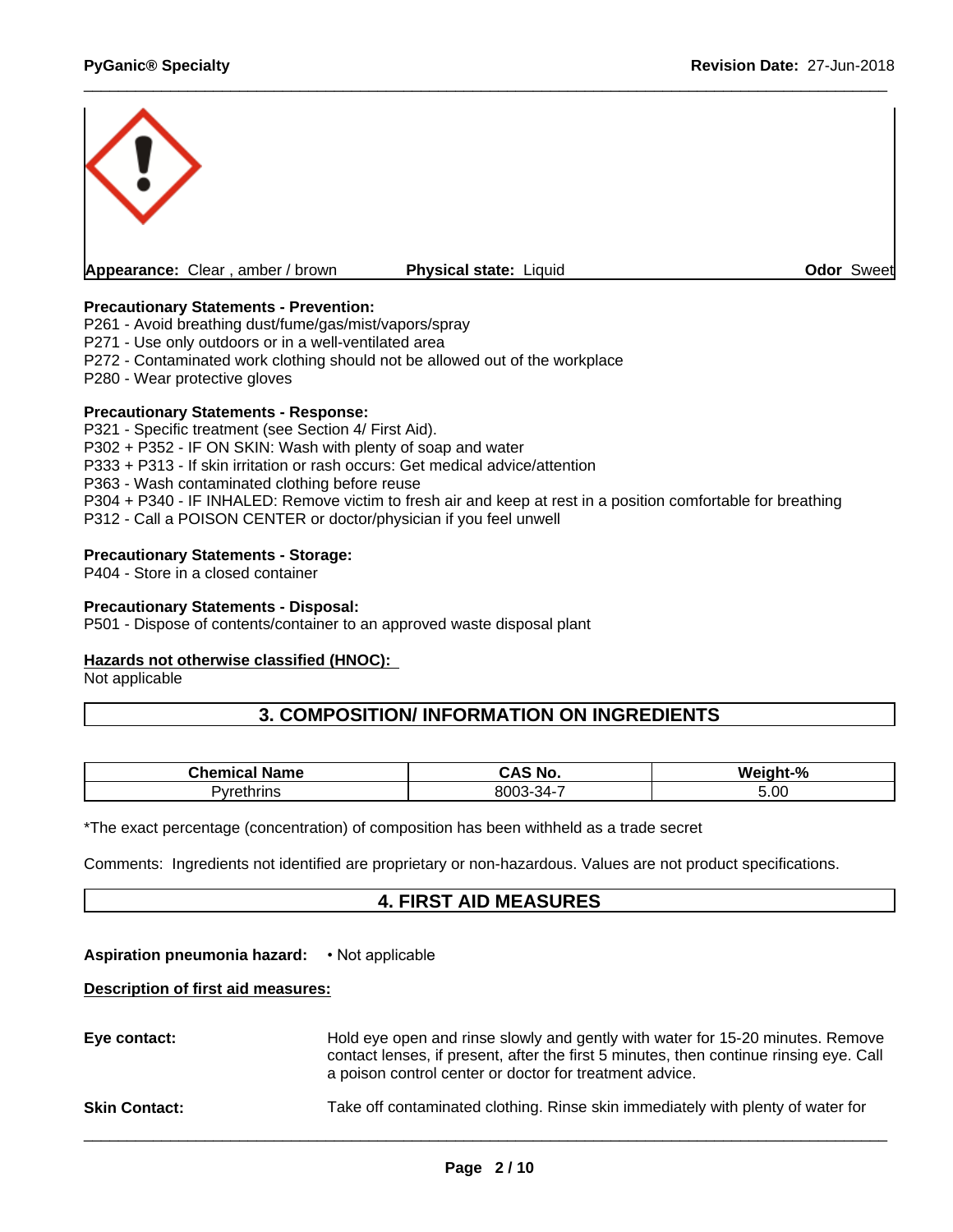|                                                   | 15-20 minutes. Call a poison control centeror doctor for treatment advice.                                                                                                                                                                                                                      |
|---------------------------------------------------|-------------------------------------------------------------------------------------------------------------------------------------------------------------------------------------------------------------------------------------------------------------------------------------------------|
| Ingestion:                                        | If swallowed, IMMEDIATELY call a poison control center or doctor for treatment<br>advice. Have person sip a glass of water if able to swallow. Do not induce vomiting<br>unless told to do so by a poison control center or a doctor. Never give anything by<br>mouth to an unconscious person. |
| Inhalation:                                       | Remove affected person to fresh air. If person is not breathing, call 911 or an<br>ambulance, then give artificial respiration, preferably mouth-to-mouth if possible.<br>Call a poison control center or doctor for further treatment advice.                                                  |
| Self-protection of the First<br><b>Responder:</b> | Use personal protective equipment as required.                                                                                                                                                                                                                                                  |
| Note to physicians:                               | For skin effects, a highly efficient therapeutic agent for Pyrethrin/ Pyrethroid<br>exposure is topical application of tocopherol acetate (Vitamin E).                                                                                                                                          |

## **5. FIRE-FIGHTING MEASURES**

## **Suitable extinguishing media**

Use extinguishing measures that are appropriate to local circumstances and the surrounding environment.

#### **Unsuitable extinguishing media:**

Caution: Use of water spray when fighting fire may be inefficient.

**Hazardous combustion products:** Carbon monoxide, Carbon dioxide (CO2).

#### **Specific hazards arising from the chemical**

No information available.

#### **Explosion data Sensitivity to Mechanical Impact:** None. **Sensitivity to Static Discharge:** None.

## **Protective equipment and precautions for firefighters:**

As in any fire, wear self-contained breathing apparatus pressure-demand, MSHA/NIOSH (approved or equivalent) and full protective gear.

## **6. ACCIDENTAL RELEASE MEASURES**

#### **Personal precautions, protective equipment and emergency procedures**

| <b>Personal precautions:</b>      | Use personal protective equipment as required. Evacuate personnel to safe areas.<br>Keep people away from and upwind of spill/leak.                                                                                                                                                     |
|-----------------------------------|-----------------------------------------------------------------------------------------------------------------------------------------------------------------------------------------------------------------------------------------------------------------------------------------|
| <b>Environmental precautions:</b> | Prevent entry into waterways, sewers, basements or confined areas. Do not flush<br>into surface water or sanitary sewer system. Prevent further leakage or spillage if<br>safe to do so. Prevent product from entering drains. See Section 12 for additional<br>ecological information. |
|                                   |                                                                                                                                                                                                                                                                                         |

## **Methods and material for containment and cleaning up**

**Methods for containment:** Prevent further leakage or spillage if safe to do so.

**Methods for cleaning up:** Pick up and transfer to properly labeled containers. Cover liquid spill with sand, earth or other non-combustible absorbent material. Cover powder spill with plastic sheet or tarp to minimize spreading. Dam up. Soak up with inert absorbent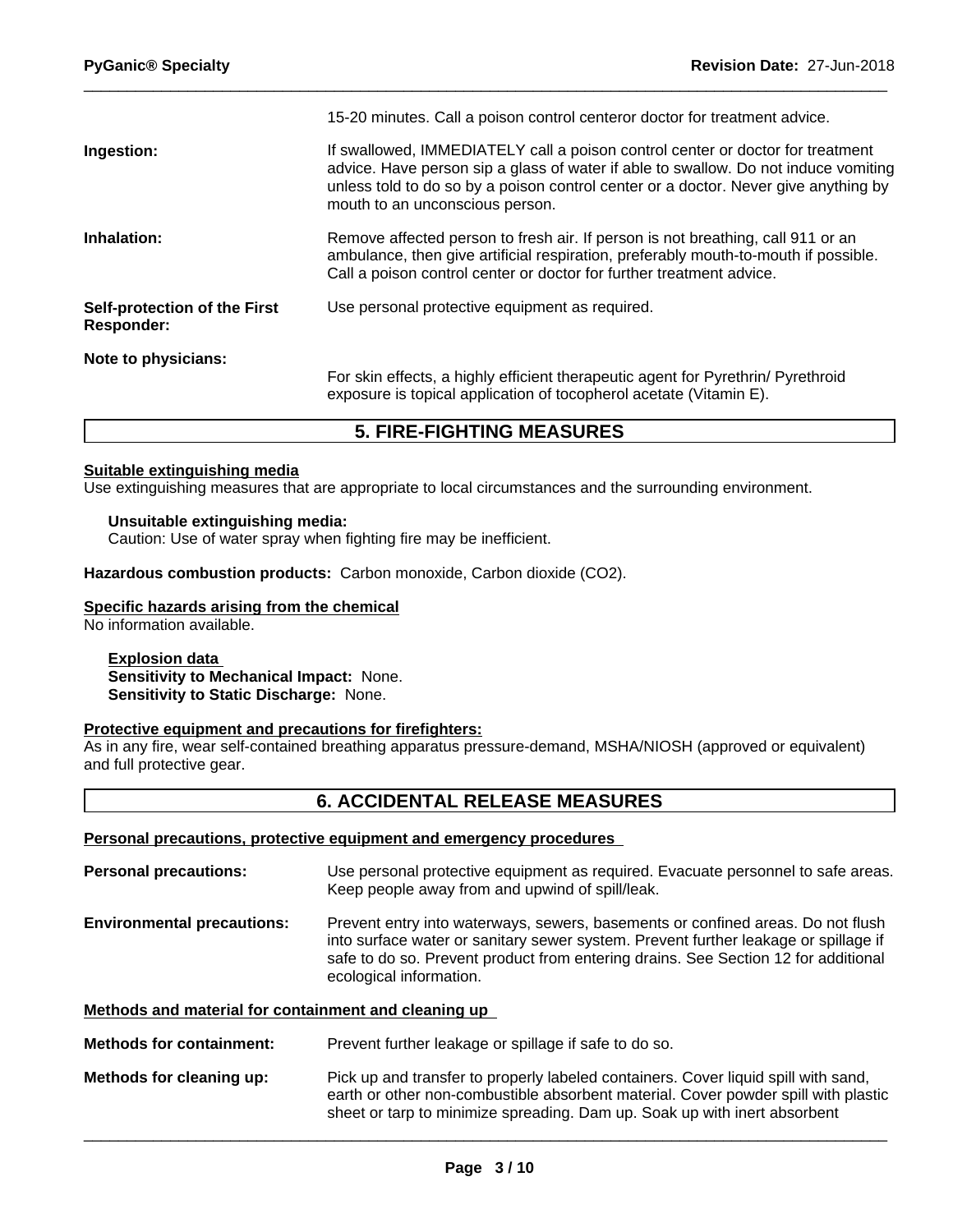material.

## **7. HANDLING AND STORAGE**

#### **Precautions for safe handling**

**Advice on safe handling:** Use personal protective equipment as required.Avoid contact with skin, eyes or clothing. Wash contaminated clothing before reuse. Do not breathe dust/fume/gas/mist/vapors/spray. Do not eat, drink or smoke when using this product. Use with local exhaust ventilation. For more information, see product label.

## **Conditions for safe storage, including any incompatibilities**

**Storage Conditions:** Keep container tightly closed in a dry and well-ventilated place. Keep out of the reach of children. Keep containers tightly closed in a cool, well-ventilated place. Keep in properly labeled containers. For more information, see product label.

## **8. EXPOSURE CONTROLS/ PERSONAL PROTECTION**

#### **Control parameters**

#### **Exposure Guidelines:**

| <b>Chemical Name</b> | <b>ACGIH TLV</b>         | OSHA PEL                             | <b>NIOSH IDLH</b>           | <b>Supplier OEL</b> |
|----------------------|--------------------------|--------------------------------------|-----------------------------|---------------------|
| Pyrethrins           | TWA: 5 mg/m <sup>3</sup> | TWA: $5 \text{ ma/m}^3$              | IDLH: $5000 \text{ mg/m}^3$ |                     |
| 8003-34-7            |                          | TWA: $5 \text{ ma/m}^3$<br>(vacated) | TWA: 5 mg/m <sup>3</sup>    |                     |

*NIOSH IDLH Immediately Dangerous to Life or Health*

## **Appropriate engineering controls**

| <b>Engineering Controls:</b> | Safety showers      |  |
|------------------------------|---------------------|--|
|                              | Eyewash stations    |  |
|                              | Ventilation systems |  |

#### **Individual protection measures, such as personal protective equipment**

| <b>Eye/face protection:</b><br>Skin and body protection: |                                                  | Protective eyewear is recommended, but is not required.                                                                                                                                                                                                                                                                             |  |
|----------------------------------------------------------|--------------------------------------------------|-------------------------------------------------------------------------------------------------------------------------------------------------------------------------------------------------------------------------------------------------------------------------------------------------------------------------------------|--|
|                                                          |                                                  | Wear protective gloves and protective clothing.                                                                                                                                                                                                                                                                                     |  |
|                                                          | <b>Respiratory protection:</b>                   | If exposure limits are exceeded or irritation is experienced, NIOSH/MSHA<br>approved respiratory protection should be worn. Positive-pressure supplied air<br>respirators may be required for high airborne contaminant concentrations.<br>Respiratory protection must be provided in accordance with current local<br>regulations. |  |
|                                                          | <b>General Hygiene</b><br><b>Considerations:</b> | When using do not eat, drink or smoke. Wash contaminated clothing before reuse.<br>Regular cleaning of equipment, work area and clothing is recommended.                                                                                                                                                                            |  |

## **9. PHYSICAL AND CHEMICAL PROPERTIES**

## **Information on basic physical and chemical properties:**

| <b>Physical state:</b> | Liquid               |
|------------------------|----------------------|
| Appearance:            | Clear, amber / brown |
| Odor                   | Sweet                |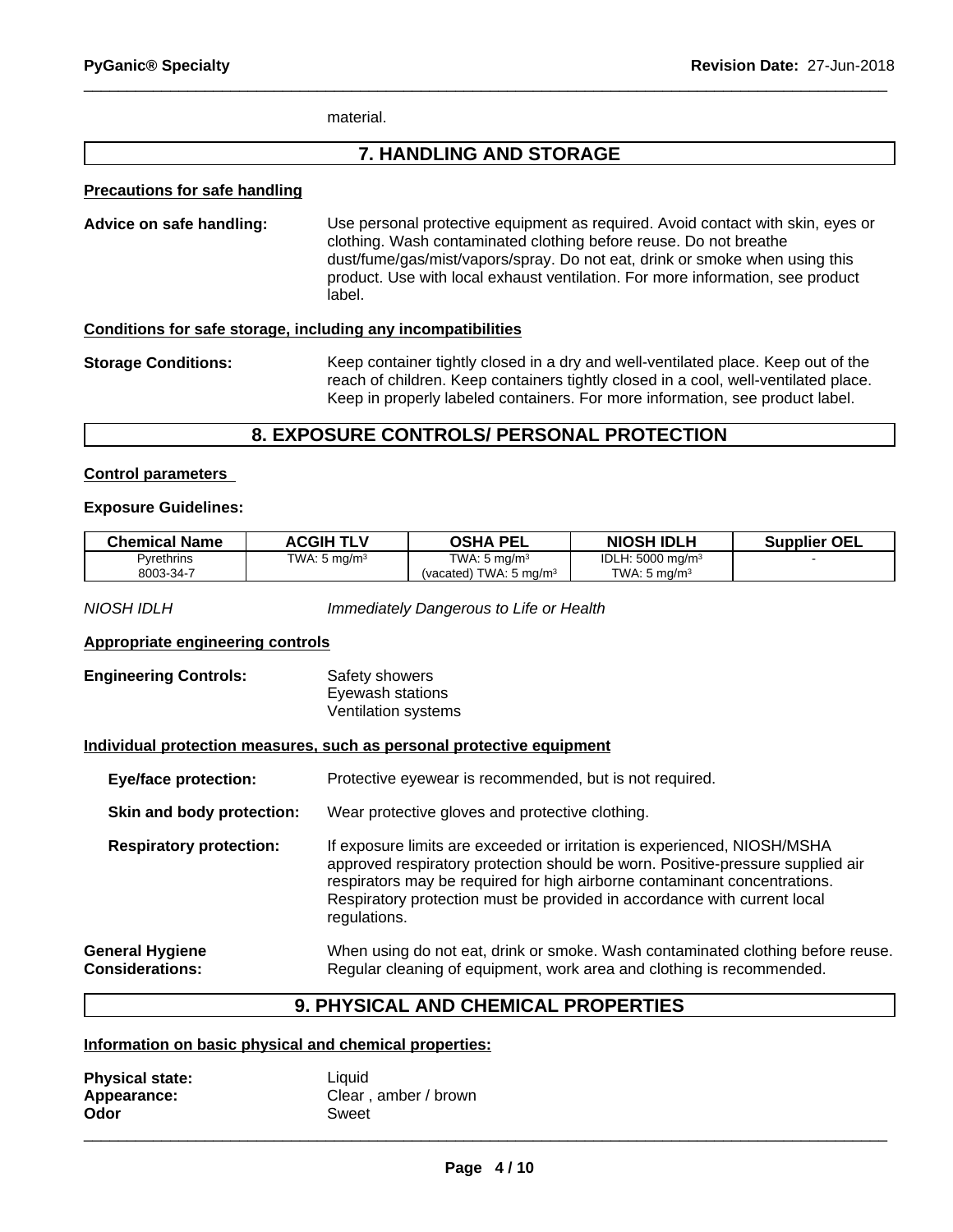| Odor threshold:<br><b>Color (Gardner Scale):</b>                                                                                                                                                                                                                                                                                                                                       | No information available<br>No information available                                                                                                                                                                                                                                                             |                                                                 |
|----------------------------------------------------------------------------------------------------------------------------------------------------------------------------------------------------------------------------------------------------------------------------------------------------------------------------------------------------------------------------------------|------------------------------------------------------------------------------------------------------------------------------------------------------------------------------------------------------------------------------------------------------------------------------------------------------------------|-----------------------------------------------------------------|
| <b>Property:</b><br>pH:<br>Melting point / freezing point:<br>Boiling point / boiling range:                                                                                                                                                                                                                                                                                           | <b>Values:</b><br>5.9<br>No information available<br>No information available<br>> 93.3 °C / > 200.0 °F                                                                                                                                                                                                          | Comment: • Method<br>@ 5% in H <sub>2</sub> O<br>Tag Closed Cup |
| <b>Flash point:</b><br><b>Evaporation rate:</b><br>Flammability (solid, gas):<br><b>Upper flammability limit (UEL):</b><br>Lower flammability limit (LEL):<br>Vapor pressure:<br>Vapor density:<br><b>Specific Gravity:</b><br><b>Water solubility:</b><br><b>Partition coefficient; n-Octanol/</b><br>Water:<br><b>Autoignition temperature:</b><br><b>Decomposition temperature:</b> | No information available<br>No information available<br>No information available<br>No information available<br>No information available<br>No information available<br>No information available<br>No information available<br>No information available<br>No information available<br>No information available |                                                                 |
| <b>Kinematic viscosity:</b><br><b>Dynamic viscosity:</b><br><b>Refractive Index:</b>                                                                                                                                                                                                                                                                                                   | No information available<br>34.8 cPs<br>No information available                                                                                                                                                                                                                                                 | @ 24.0 °C                                                       |
| <b>Other Information:</b><br><b>Density:</b><br>VOC Content (%):                                                                                                                                                                                                                                                                                                                       | 0.932 g/cm <sup>3</sup> @ 20.0 °C<br>0%                                                                                                                                                                                                                                                                          |                                                                 |
| <b>Miscibility/ Solubility:</b><br>Water:                                                                                                                                                                                                                                                                                                                                              | Partially miscible                                                                                                                                                                                                                                                                                               |                                                                 |

# **10. STABILITY AND REACTIVITY**

## **Reactivity**

No data available

## **Chemical stability**

Stable under recommended storage conditions.

## **Possibility of Hazardous Reactions**

None under normal processing.

## **Hazardous polymerization:** Hazardous polymerization does not occur.

## **Conditions to avoid**

Extremes of temperature and direct sunlight.

## **Incompatible materials:**

Incompatible with strong acids and bases. Incompatible with oxidizing agents.

## **Hazardous Decomposition Products**

Carbon monoxide, Carbon dioxide (CO2).

## **11. TOXICOLOGICAL INFORMATION**

## **Numerical measures of toxicity - Product Information**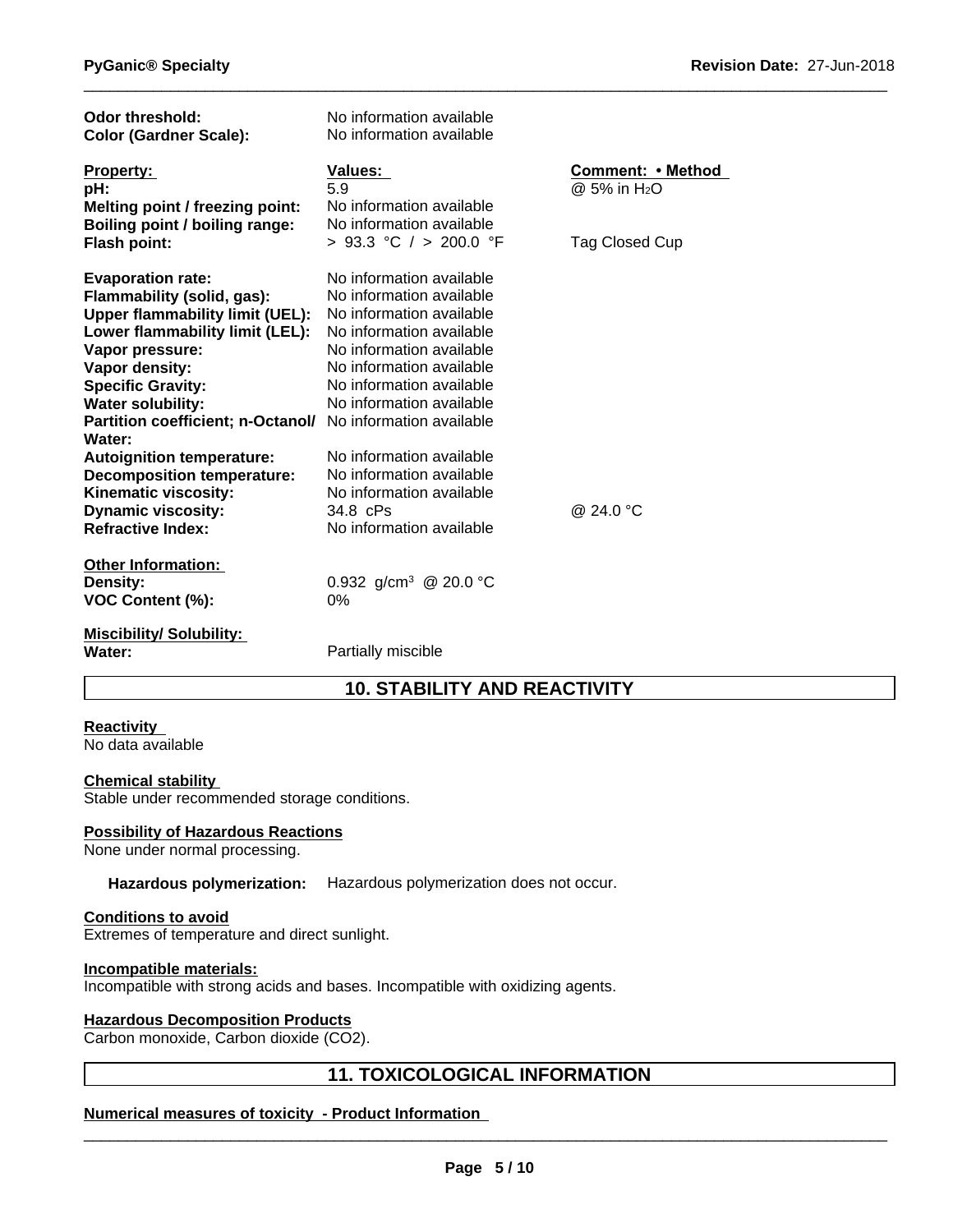| Oral LD <sub>50</sub>             | $>2,000$ mg/kg (rat)                                                                                      |
|-----------------------------------|-----------------------------------------------------------------------------------------------------------|
| Dermal LD <sub>50</sub>           | $>2,000$ mg/kg (rabbit)                                                                                   |
| <b>Inhalation LC<sub>50</sub></b> | $>2.12$ mg/L, (rat; 4 hours)                                                                              |
| Eye contact:                      | Irritation clearing in 48 hours. (rabbit).                                                                |
| <b>Skin Contact:</b>              | Slight irritation at 72 hours. (rabbit).                                                                  |
| <b>Skin Irritation Index:</b>     | 1.3                                                                                                       |
| <b>Sensitization:</b>             | Positive. (guinea pig).                                                                                   |
| Carcinogenicity                   | This product does not contain any carcinogens or potential carcinogens as listed<br>by OSHA, IARC or NTP. |
| <b>Reproductive toxicity:</b>     | No information available.                                                                                 |
| <b>Developmental Toxicity</b>     | No information available.                                                                                 |
| Teratogenicity:                   | No information available.                                                                                 |
| <b>STOT - single exposure:</b>    | No information available.                                                                                 |
| STOT - repeated exposure:         | No information available.                                                                                 |
| <b>Chronic toxicity:</b>          | Avoid repeated exposure.                                                                                  |
| <b>Target Organ Effects:</b>      | Central nervous system, Respiratory system, Skin.                                                         |

# **12. ECOLOGICAL INFORMATION**

#### **Ecotoxicity:**

#### **Persistence and degradability**

No information available.

#### **Bioaccumulation**

No information available.

**Other adverse effects:** No information available

#### **Environmental hazards (EPA):**

Do not discharge effluent containing this product into lakes, streams, ponds, estuaries, oceans or other waters unless in accordance with the requirements of a National Pollutant Discharge Elimination System (NPDES) permit and the permitting authority has been notified in writing prior to discharge. Do not discharge effluent containing this product to sewer systems without previously notifying the local sewage treatment plant authority. For guidance contact your State Water Board or Regional Office of the EPA.

## **13. DISPOSAL CONSIDERATIONS**

| Waste treatment methods        |                                                                                                                                                 |
|--------------------------------|-------------------------------------------------------------------------------------------------------------------------------------------------|
| Disposal of wastes:            | Disposal should be in accordance with applicable regional, national and local laws<br>and regulations. For more information, see product label. |
| <b>Contaminated packaging:</b> | For more information, see product label.                                                                                                        |

## **14. TRANSPORT INFORMATION**

## **DOT (Department of Transportation)**

**UN/ID Number:** UN3082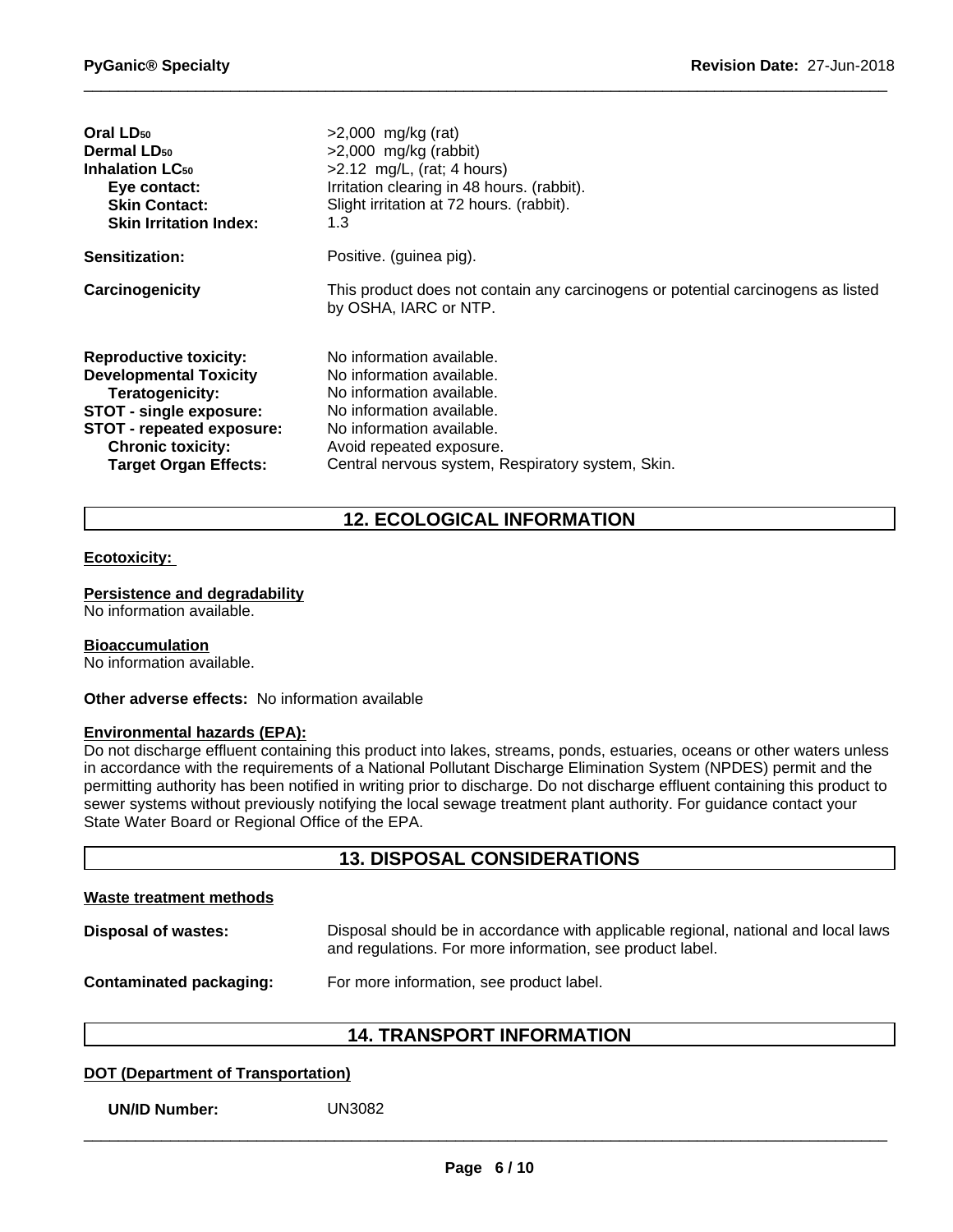| <b>Proper Shipping Name:</b><br><b>Hazard Class:</b><br><b>Packing Group:</b>                                                                      | Environmentally hazardous substance, liquid, n.o.s., RQ (Pyrethrins)<br>9<br>III                                                                                                                                                  |
|----------------------------------------------------------------------------------------------------------------------------------------------------|-----------------------------------------------------------------------------------------------------------------------------------------------------------------------------------------------------------------------------------|
| <b>Other DOT Shipping</b><br>Information:                                                                                                          | This material is not regulated as a hazardous material by the DOT in quantities<br>less than 20 Lbs. per shipping unit.                                                                                                           |
|                                                                                                                                                    | Shipping name for quantities less than 20 Lbs. per shipping unit:                                                                                                                                                                 |
|                                                                                                                                                    | Insecticides, Insect or Animal Repellent, Liquid<br>Hazard Class: This material is not hazardous.                                                                                                                                 |
| Air (IATA/ ICAO)                                                                                                                                   |                                                                                                                                                                                                                                   |
| <b>UN/ID Number:</b><br><b>Proper Shipping Name:</b><br><b>Hazard Class:</b><br><b>Packing Group:</b>                                              | <b>UN3082</b><br>Environmentally hazardous substance, liquid, n.o.s., RQ (Pyrethrins)<br>9<br>III                                                                                                                                 |
| <b>Other IATA / ICAO Shipping</b><br>Information:                                                                                                  | This material is not regulated as a hazardous material by IATA / ICAO in<br>quantities less than 20 Lbs. per shipping unit.                                                                                                       |
|                                                                                                                                                    | Shipping name for quantities less than 20 Lbs. per shipping unit:                                                                                                                                                                 |
|                                                                                                                                                    | Insecticides, Insect or Animal Repellent, Liquid<br><b>Hazard Class: This material is not hazardous.</b>                                                                                                                          |
| Vessel (IMO/ IMDG)                                                                                                                                 |                                                                                                                                                                                                                                   |
| <b>UN/ID Number:</b><br><b>Proper Shipping Name:</b><br><b>Hazard Class:</b><br><b>Packing Group:</b><br>Other IMO / IMDG Shipping<br>Information: | <b>UN3082</b><br>Environmentally hazardous substance, liquid, n.o.s., RQ (Pyrethrins)<br>9<br>III<br>This material is not regulated as a hazardous material by IMO / IMDG in quantities<br>less than 20.0 Lbs. per shipping unit. |
|                                                                                                                                                    | Shipping name for quantities less than 20.0 Lbs. per shipping unit:                                                                                                                                                               |
|                                                                                                                                                    | Insecticides, Insect or Animal Repellent, Liquid<br>Hazard Class: This material is not hazardous.                                                                                                                                 |

# **15. REGULATORY INFORMATION**

## **US Federal Regulations**

## **SARA 313**

Section 313 of Title III of the Superfund Amendments and Reauthorization Act of 1986 (SARA). This product does not contain any chemicals which are subject to the reporting requirements of the Act and Title 40 of the Code of Federal Regulations, Part 372

| SARA 311/312 Hazard               |     |  |
|-----------------------------------|-----|--|
| <b>Categories</b>                 |     |  |
| Acute health hazard               | Yes |  |
| <b>Chronic Health Hazard</b>      | Yes |  |
| Fire hazard                       | No. |  |
| Sudden release of pressure hazard | No. |  |
|                                   |     |  |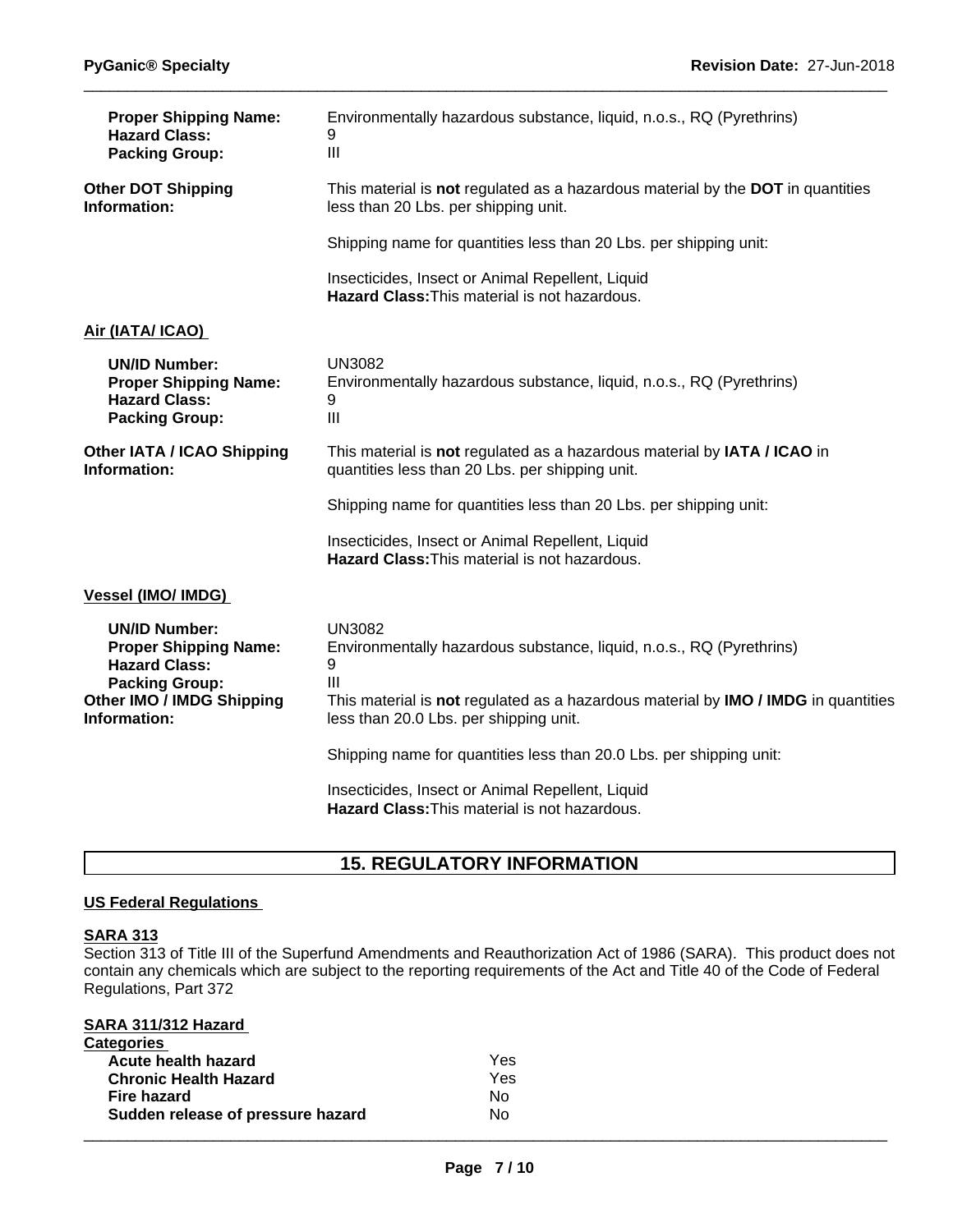## **Reactive Hazard** No

## **CWA (Clean Water Act)**

This product does not contain any substances regulated as pollutants pursuant to the Clean Water Act (40 CFR 122.21 and 40 CFR 122.42)

| <b>Chemical Name</b>    | <b>CWA - Reportable</b> | <b>CWA - Toxic</b> | <b>CWA - Priority</b> | <b>CWA - Hazardous</b> |
|-------------------------|-------------------------|--------------------|-----------------------|------------------------|
|                         | Quantities              | <b>Pollutants</b>  | <b>Pollutants</b>     | <b>Substances</b>      |
| Pvrethrins<br>8003-34-7 | lb                      |                    |                       |                        |

## **CERCLA**

This material, as supplied, does not contain any substances regulated as hazardous substances under the Comprehensive Environmental Response Compensation and Liability Act (CERCLA) (40 CFR 302) or the Superfund Amendments and Reauthorization Act (SARA) (40 CFR 355). There may be specific reporting requirements at the local, regional, or state level pertaining to releases of this material

| <b>Chemical Name</b> | <b>Hazardous Substances</b><br><b>RQs</b> | <b>CERCLA/SARA RQ</b> | <b>Reportable Quantity (RQ):</b> |
|----------------------|-------------------------------------------|-----------------------|----------------------------------|
| <b>Pyrethrins</b>    | lb                                        |                       | RQ 1 lb final RQ                 |
| 8003-34-7            |                                           |                       | RQ 0.454 kg final RQ             |

#### **US State Regulations:**

#### **California Proposition 65:**

This product does not contain any intentionally added Proposition 65 chemicals

## **U.S. EPA Label Information:**

## **EPA Registration Number:** 1021-1772

## **Difference between SDS and EPA (FIFRA) Pesticide label:**

This chemical is a pesticide product registered by the United States Environmental Protection Agency and is subject to certain labeling requirements under federal pesticide law. These requirements differ from the classification criteria and hazard information required for Safety Data Sheets (SDS), and for workplace labels of non-pesticide chemicals. The pesticide label also includes other important information, including directions for use. The hazard information required on the pesticide label is reproduced below:

## Signal word: **CAUTION**

Precautionary Statements:

- Causes moderate eye irritation.
- Harmful if swallowed.
- Harmful if absorbed through the skin.
- Prolonged or frequently repeated skin contact may cause allergic reactions in some individuals.

#### **International Inventories:**

| <b>TSCA</b>          | Complies        |
|----------------------|-----------------|
| <b>DSL/NDSL</b>      | Complies        |
| <b>EINECS/ELINCS</b> | Complies        |
| <b>ENCS</b>          | Does not comply |
| <b>IECSC</b>         | Complies        |
| <b>KECL</b>          | Complies        |
| <b>PICCS</b>         | Does not comply |
| <b>AICS</b>          | Does not comply |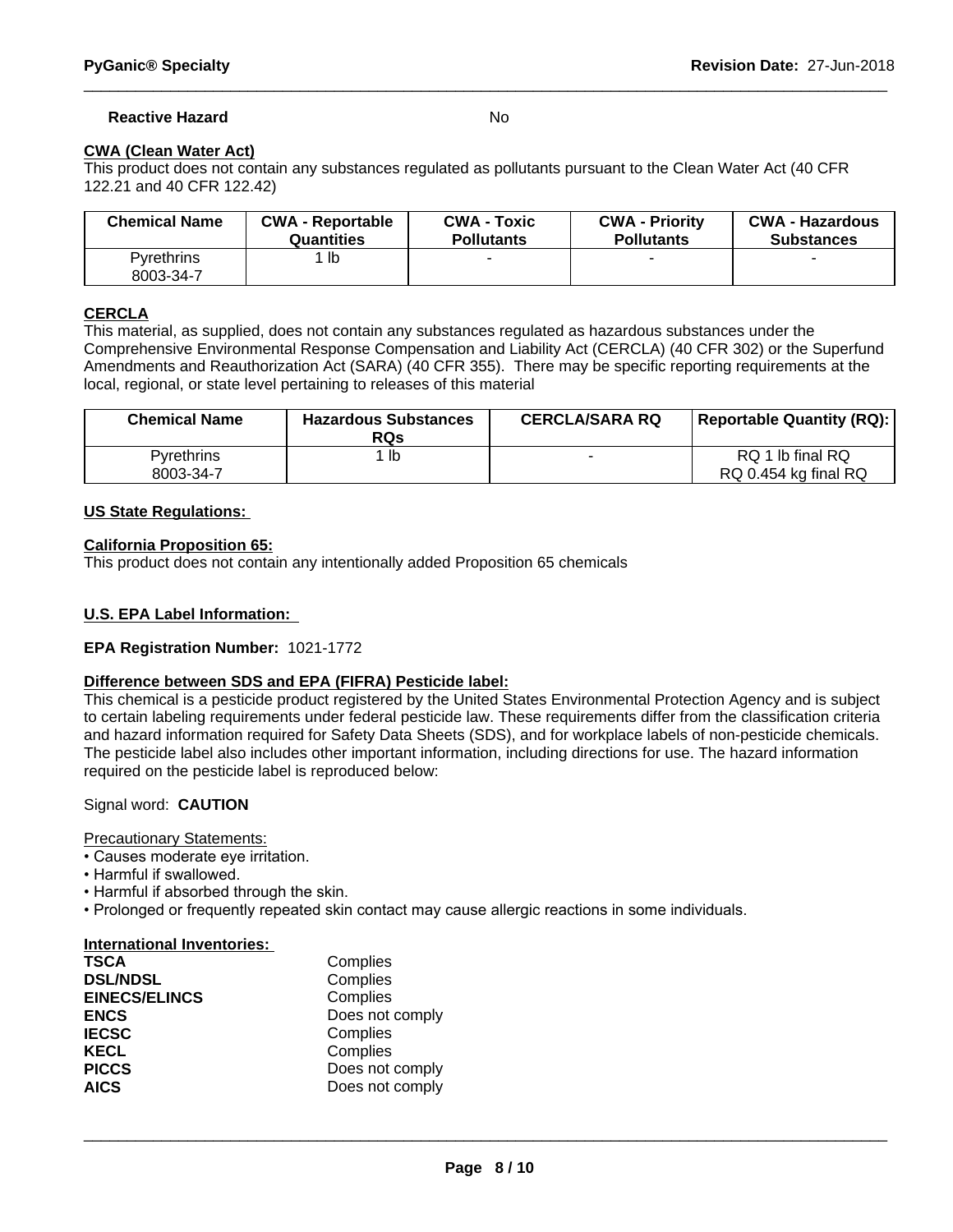**Legend:** 

**TSCA** - United States Toxic Substances Control Act Section 8(b) Inventory

**DSL/NDSL** - Canadian Domestic Substances List/Non-Domestic Substances List

**EINECS/ELINCS** - European Inventory of Existing Chemical Substances/European List of Notified Chemical **Substances** 

**ENCS** - Japan Existing and New Chemical Substances

**IECSC** - China Inventory of Existing Chemical Substances

**KECL** - Korean Existing and Evaluated Chemical Substances

**PICCS** - Philippines Inventory of Chemicals and Chemical Substances

**AICS** - Australian Inventory of Chemical Substances

## **16. OTHER INFORMATION, INCLUDING DATE OF PREPARATION OR LAST REVISION.**

| <b>NFPA</b> | <b>Health hazards 2</b> | <b>Flammability</b>   | Instability 0             | <b>Physical and</b><br><b>Chemical Properties</b> |
|-------------|-------------------------|-----------------------|---------------------------|---------------------------------------------------|
| <b>HMIS</b> | Health hazards 2*       | <b>Flammability 1</b> | <b>Physical hazards</b> 0 | <b>Personal protection</b>                        |

*Chronic Hazard Star Legend \* = Chronic Health Hazard*

| <b>Issue Date:</b><br>22-Oct-2019          | <b>Revision Date:</b><br>27-Jun-2018 | <b>Revision Note:</b><br>- SDS sections updated<br>$-2$<br>$-5$<br>- 8<br>$-14$<br>$-15$                                                                                                                                                                                                                                                                                                                                                                                                                                                                                                                                                                                                                                                                                                                                                                                                                                                                                                                                                                                                                               |
|--------------------------------------------|--------------------------------------|------------------------------------------------------------------------------------------------------------------------------------------------------------------------------------------------------------------------------------------------------------------------------------------------------------------------------------------------------------------------------------------------------------------------------------------------------------------------------------------------------------------------------------------------------------------------------------------------------------------------------------------------------------------------------------------------------------------------------------------------------------------------------------------------------------------------------------------------------------------------------------------------------------------------------------------------------------------------------------------------------------------------------------------------------------------------------------------------------------------------|
| <b>SDS Prepared By:</b><br>e-Mail Address: | mgk-sds@mgk.com                      | $-16$<br>Troy Azzivitto, MGK® Chemistry Department.                                                                                                                                                                                                                                                                                                                                                                                                                                                                                                                                                                                                                                                                                                                                                                                                                                                                                                                                                                                                                                                                    |
| Disclaimer:                                |                                      | The information provided in this Safety Data Sheet (SDS) is provided in good faith<br>and believed to be accurate at the time of preparation of the SDS. However, to the<br>extent consistent with applicable law, MGK® and its subsidiaries or affiliates<br>extend no warranties, make no representations, and assume no responsibility as<br>to the accuracy, suitability, or completeness of such information. Additionally, to<br>the extent consistent with applicable law, neither MGK® nor any of its subsidiaries<br>or affiliates represents or guarantees that this information or product may be used<br>without infringing the intellectual property rights of others. Except to the extent a<br>particular use and particular information are expressly stated on the product label,<br>it is the users' own responsibility to determine the suitability of this information for<br>their own particular use of this product. If necessary, contact MGK® to confirm<br>that you have the most current product label and SDS.<br>This Safety Data Sheet (SDS) serves different purposes than and DOES NOT |
|                                            |                                      | REPLACE OR MODIFY THE EPA-APPROVED PRODUCT LABEL (attached to<br>and accompanying the product container). This SDS provides important health,<br>safety, and environmental information for employers, employees, emergency<br>responders and others handling large quantities of the product in activities<br>generally other than product use as required by the Occupational Health and<br>Safety Act (29 CFR 1910.1200, "Hazcom"). The product label provides information<br>specifically for product use in the ordinary course. Use, storage and disposal of<br>pesticide products is regulated by the EPA under the authority of FIFRA through                                                                                                                                                                                                                                                                                                                                                                                                                                                                   |